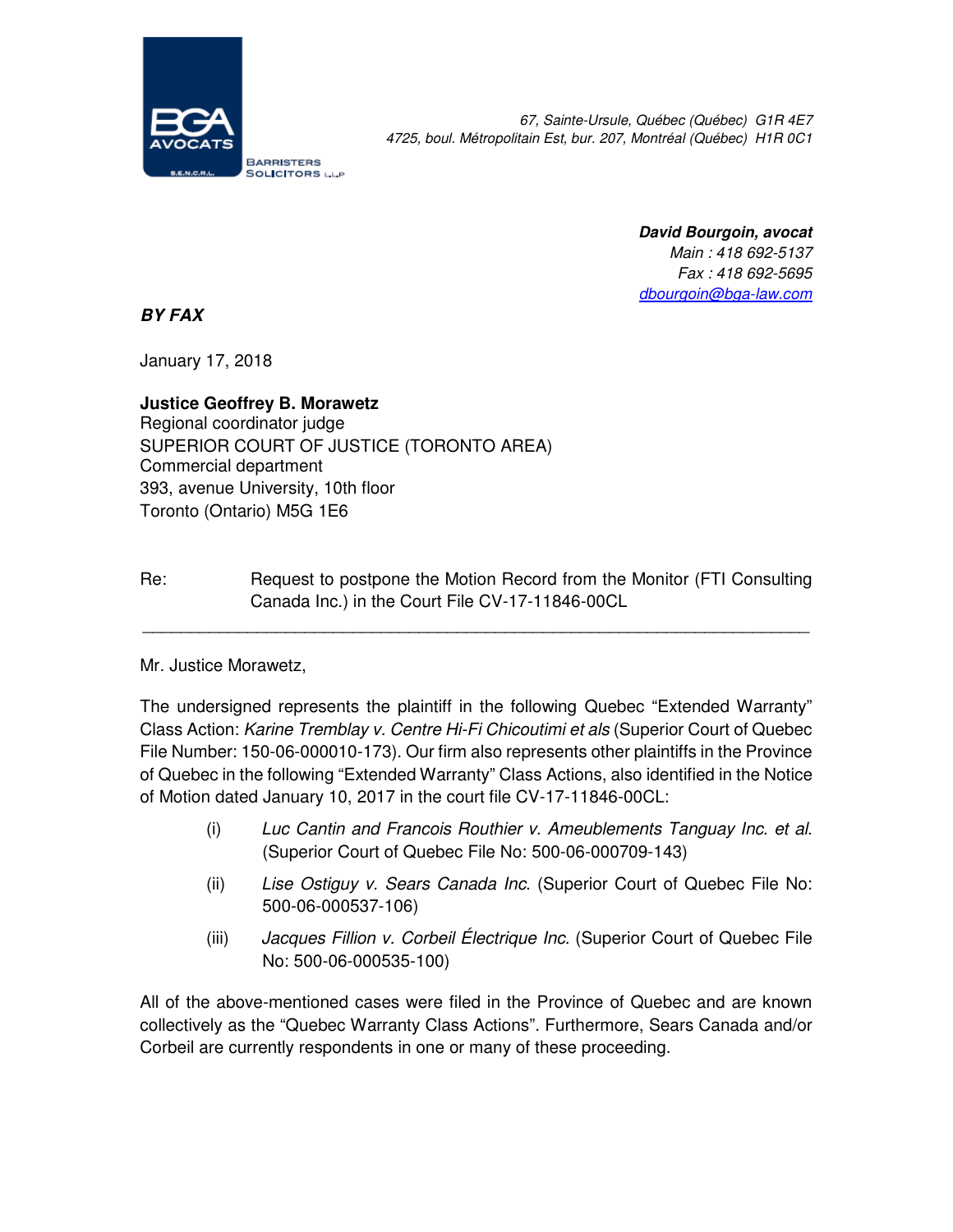On June 22, 2017, Sears Canada Inc. ("Sears") sought and obtained an initial order to stay the proceedings notably against the Sears Entities and their current and former directors and officers. The initial Stay Order has been extended by various Orders of the Court, and will expire on January 22, 2018.

On November 29, 2017, the undersigned lawyer served a Motion to Amend plaintiff Karine Tremblay's application for authorization to institute a class action (the "Motion to Amend") in order to, among other things, add both the Monitor and certain current and former directors of Sears as respondents in that file. Your colleague Justice Martin Dallaire from the Superior Court of Quebec is in charge of the case management in this file.

Essentially, we allege that both the directors and the Monitor committed a fault between the Stay Order and the liquidation by deliberately letting the vendors sells extended warranties without informing the consumers that there was a high risk that these warranties would not be honoured due to Sears insolvency, which effectively happens on October 19, 2017. We consider that this type of fault is not covered by any immunity or by the Stay Order.

On January 11, 2018, FTI Consulting Canada Inc.(FTI), in its capacity of Court-appointed monitor (the "Monitor") served the undersigned a motion to restrain all the Quebec Plaintiffs to continue any legal proceedings against the Monitor, the Directors, Sears and Corbeil, with respect to the four "Quebec Extended Warranty" Class Actions ("The Motion").

In the undersigned's opinion, the core of this Motion is to provide an Injunction against Quebec Plaintiffs to restrain all of their judicial proceedings in Quebec the regards of the of sale of extended warranties under Sears and Corbeil's names, and this, beyond the limitation of the initial Stay Order.

The Motion is scheduled to be presented to a judge of the Superior Court in Toronto on Monday, January 22, 2018, at 10:00 am at the Toronto Court house.

Under the following grounds, the undersigned respectfully request that the Monitor's Motion be postponed until the judgment of Justice Dallaire on our Motion to Amend:

- 1- It is almost impossible for the Quebec plaintiff's lawyers to hire and be represented by a law firm authorized to practice in Ontario for next Monday.
- 2- The Quebec plaintiffs and their lawyers require additional time to oppose the Motion.
- 3- The hearing of the Monitor's Motion would be prima facie premature for the following reasons: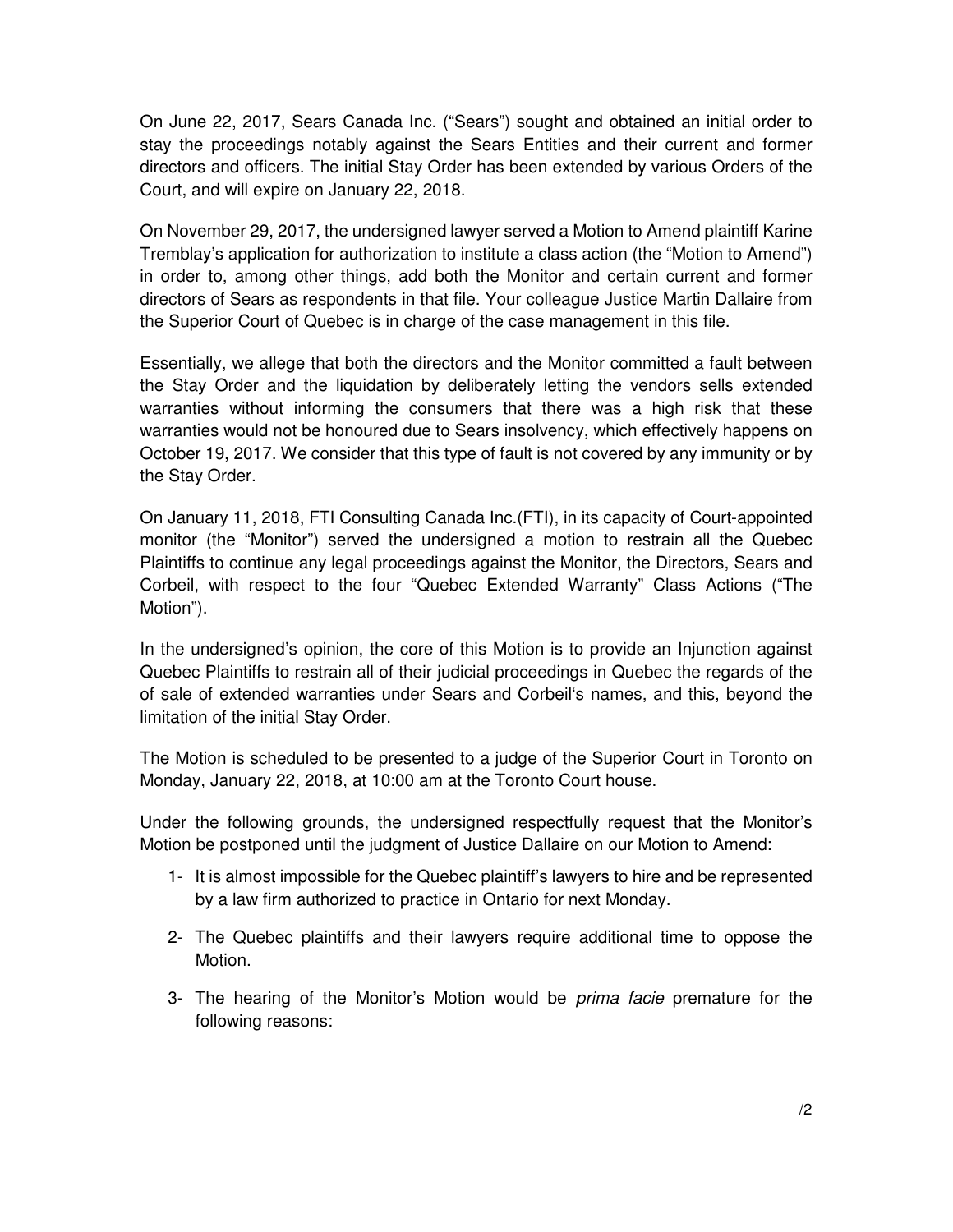- a. In a case management hearing held on December 21, 2017, where the Monitor, the Directors and Sears were duly represented, your colleague Justice Martin Dallaire from the Quebec Superior Court scheduled the hearing on the Motion to Amend Tremblay's Class Action on February 16, 2018. The Monitor, the Directors and Sears raised the same arguments with respect to the Stay Order and the immunity, but Justice Dallaire decided to fix the hearing on the Motion to Amend and this management ruling was not appealed.
- b. Essentially, the same grounds as described in the Motion will be raised by the Monitor, the Directors and Sears to contest the Motion to Amend Tremblay's Class Action.
- c. Justice Dallaire is entitled, within his conferred jurisdiction to decide if the Motion to Amend shall be granted and by doing so, the Monitor's Motion for a restraining order will then become a non issue.

The undersigned respectfully submit that the following grounds supports the inappropriate character of the Monitor's Motion:

- a. Both Ostiguy and Fillion Inc. cases are currently inactive and no further action and/or step are scheduled to be done involving Sears and Corbeil.
- b. Article 513 of the Quebec Code of civil procedure forbid that an injunction be granted to restrain judicial proceedings. A serious jurisdiction question could legitimately be raised if an Order issued from the Ontario Superior Court would seek to restrain the Quebec Superior Court to exercise its jurisdiction and hear the Motion to Amend the Quebec Class action.
- c. On June 22, 2017, the Ontario Superior Court has already ordered a stay (with it's own limitations) to avoid further step and/or action scheduled against the defendant "Sears", notably in the Tremblay Case.

The present correspondence establishes our preliminary position. We trust the above to be satisfactory and we remain available at any time to discuss the foregoing by the end of the week in conference call. With respect to our request to postpone the Monitor's Motion, we will be waiting for a decision on this matter from the case management judge in the file CV-17-11846-00CL before planning our presence on January 22, 2018.